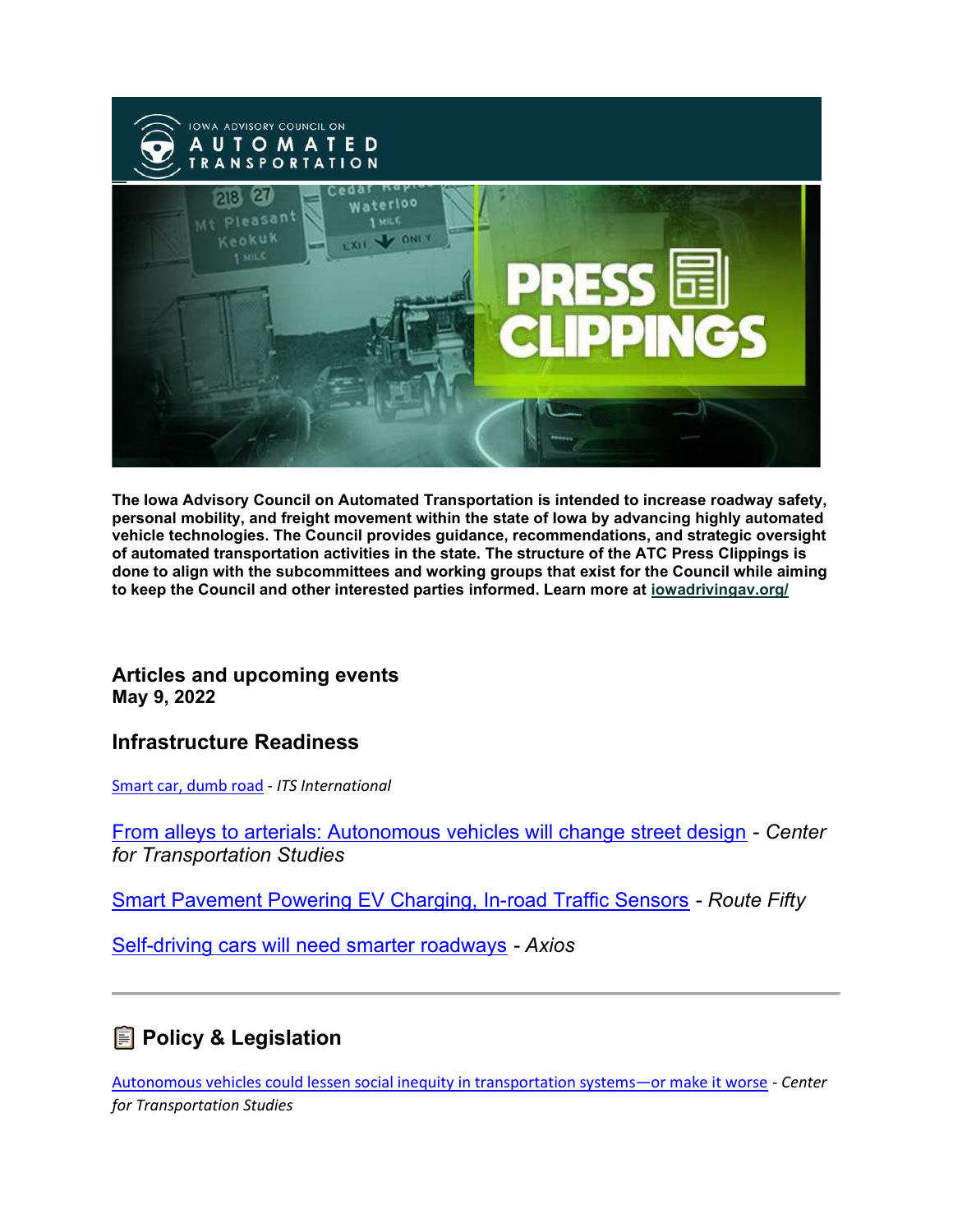U.S. Senate Democrats urge Buttigieg to develop autonomous vehicle rules - Reuters

China grants first driverless taxi permits to Baidu, Pony.ai - AP News

## **<b>■a** Economic Development

House T&I Holds Transportation Workforce Hearing - AASHTO Journal

The future is now as driverless trucking hits nation's highways - News Nation

Rivian to receive \$1.5 billion incentive package for new Georgia assembly plant - **CNBC** 

### Public Safety & Enforcement

Driverless Vehicles Are Finally Hitting City Streets - Route Fifty

Mexico's new Mobility and Road Safety Law could be a game-changer - World Health Organization

VIDEO: Robotaxis get license to operate a public service without a safety driver in Beijing -Traffic Technology Today

# ࣆࣅࣄࣃࣂࣁ Research, Development, Testing & Evaluation

Michigan State University deploys full-size autonomous electric bus - Green Car Congress

Nissan previews 'ground truth perception' ADAS capabilities - Autonomous Vehicle International

Microsoft, Volkswagen are working to enable HoloLens headsets to be used in vehicles - ZD Net

**Jupcoming Events**